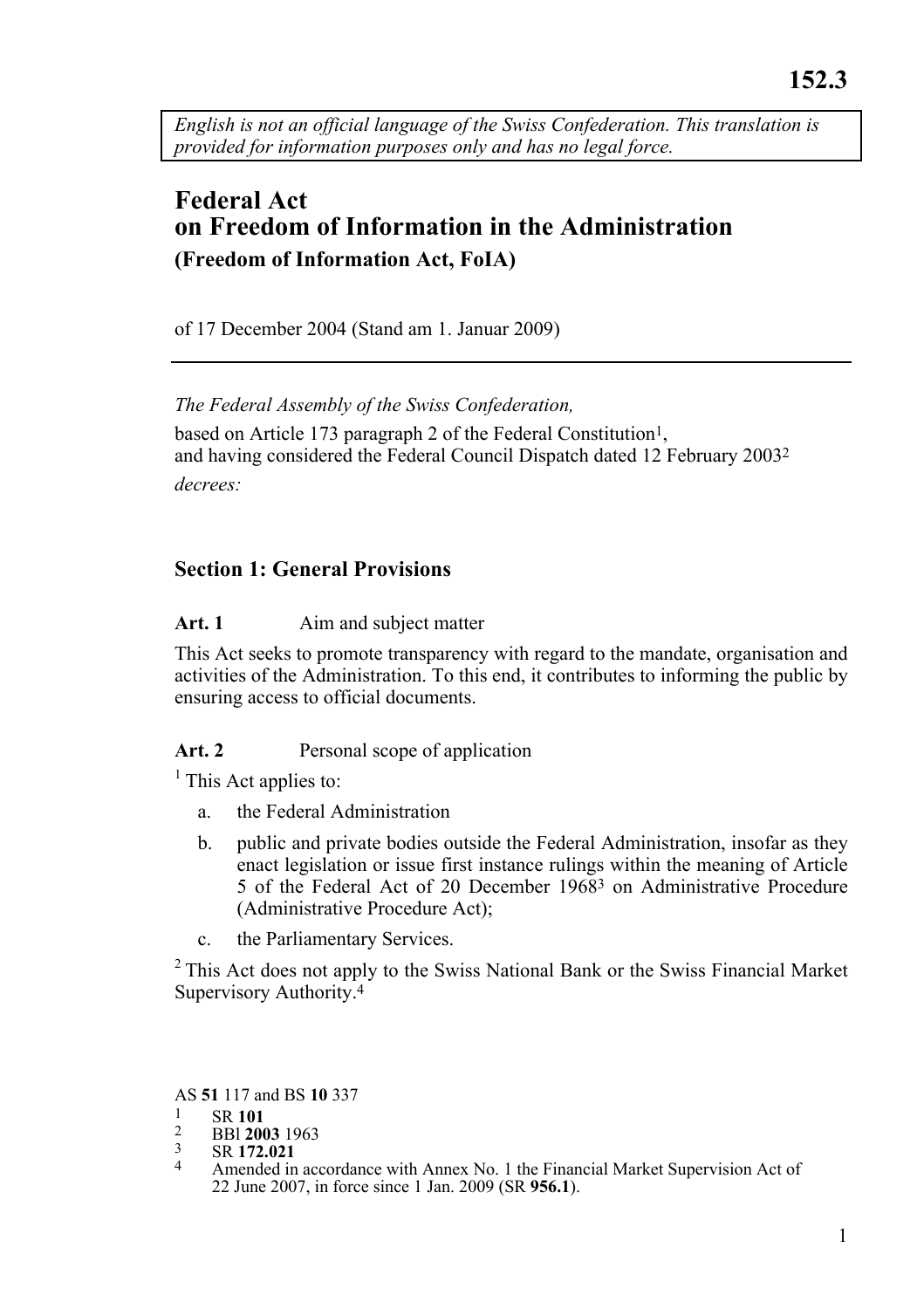$3$  The Federal Council is authorised to exclude other organisational units of the Federal Administration, as well as other organisations and persons outside the Federal Administration, from the scope of this Act, should:

- a. the functions assigned to same so require;
- b. their competitiveness be prejudiced by being subject to this Act; or
- c. the functions assigned to them be of only minor importance.

### Art. 3 Material scope of application

 $<sup>1</sup>$  This Act does not apply to:</sup>

- a. access to official documents relating to:
	- 1. civil proceedings;
	- 2. criminal proceedings;
	- 3. international mutual and administrative assistance proceedings;
	- 4. international dispute settlement proceedings;
	- 5. constitutional and administrative judicial proceedings; or
	- 6. arbitration proceedings; and
- b. the consultation, by a party, of the case file in first-instance administrative proceedings.

<sup>2</sup> Access to official documents containing personal information about the applicant is governed by the Federal Act of 19 June 19925 on Data Protection (Data Protection Act).

#### Art. 4 **Reservation of special provisions**

Special provisions contained in other Federal Acts are reserved where they:

- a. declare certain information secret; or
- b. declare the access to certain information to be subject to requirements derogating from those set out herein;

## **Art. 5** Official Documents

<sup>1</sup> An official document is any information:

- a. which has been recorded, regardless of the medium;
- b. retained by the authority which issued the same or to which it has been communicated; and
- c. which concerns the execution of a public function.

<sup>2</sup> Documents which have been produced by means of a simple computerised process from recorded information which meets the requirements of paragraph 1 letters a, b and c above are deemed to be official documents.

 $\overline{5}$ 5 SR **235.1**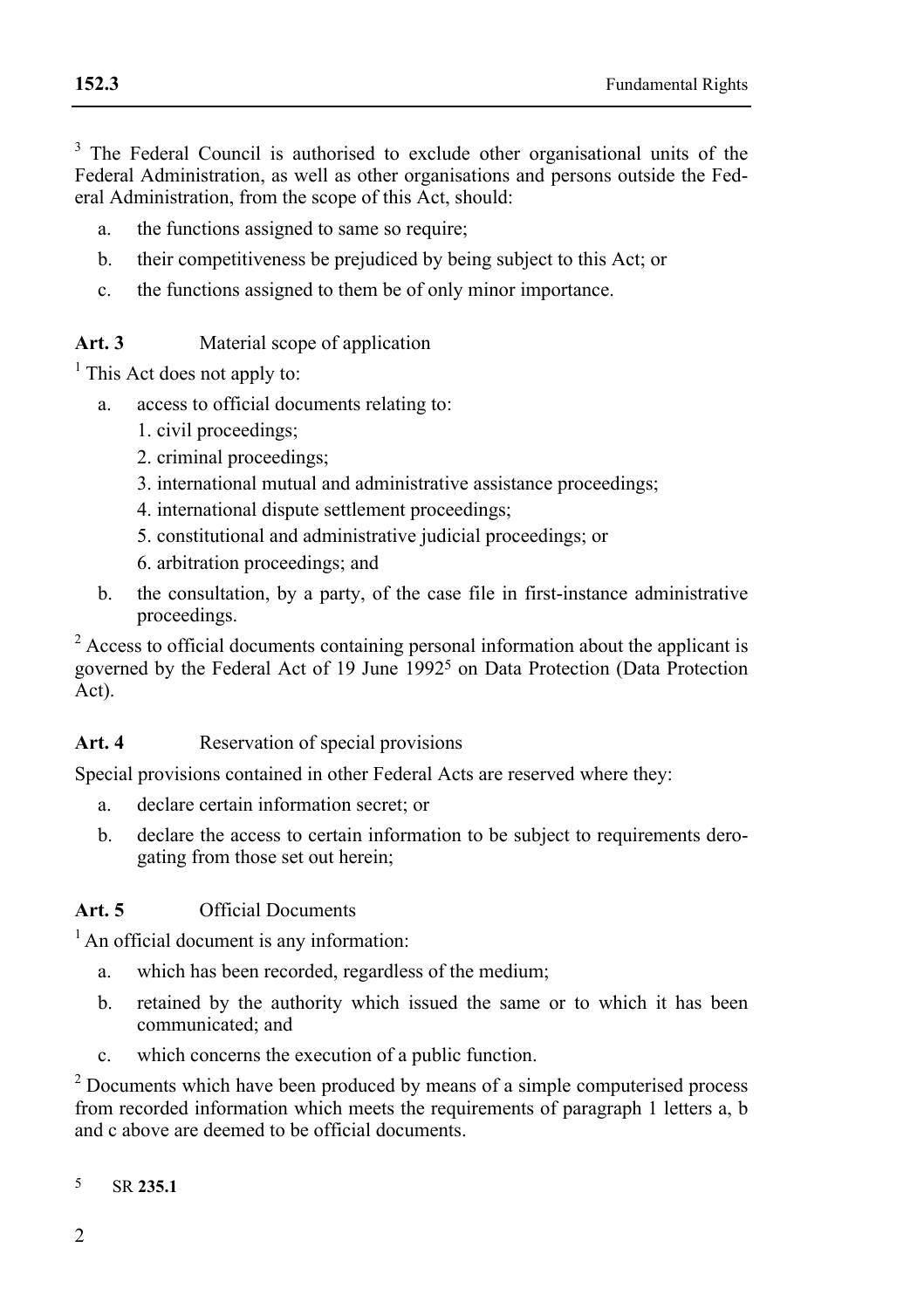$3$  Not deemed to be official documents are any documents which:

- a. are used by an authority in a commercial capacity;
- b. have not been issued; or
- c. are intended for personal use.

# **Section 2: Right of Access to Official Documents**

#### **Art. 6** Principle of freedom of information

 $<sup>1</sup>$  Any person has the right to inspect official documents and to obtain information</sup> about the content of official documents.

<sup>2</sup> The documents may be inspected *in situ* or a copy thereof may be requested. The legislation governing copyright is reserved.

<sup>3</sup> Where an official document has already been published by the Federal Government in paper or electronic format, the rights under paragraphs 1 and 2 above are deemed to have been fulfilled.

#### **Art. 7** Exceptions

 $1$ <sup>1</sup> The right of access shall be limited, deferred or refused if such access to an official document:

- a. significantly impairs the free opinion-forming and decision-making processes of an authority which is subject to this Act, or of another legislative, administrative or judicial body;
- b. affects the execution of specific measures taken by an authority in conformity with its objectives;
- c. is likely to compromise the domestic and international security of Switzerland;
- d. is likely to affect the interests of Switzerland in matters of foreign policy and international relations;
- e. is likely to affect relations between the Federal Government and the cantons, or inter-cantonal relations;
- f. is likely to affect the economic or monetary interests of Switzerland;
- g. is likely to reveal professional, business or manufacturing secrets; or
- h. is likely to result in the release of information provided voluntarily by a third party to an authority which undertook to maintain secrecy with regard thereto.

 $^{2}$  The right of access shall be limited, deferred or refused if such access to an official document is likely to prejudice the privacy of a third party, unless exceptionally outweighed by public interest.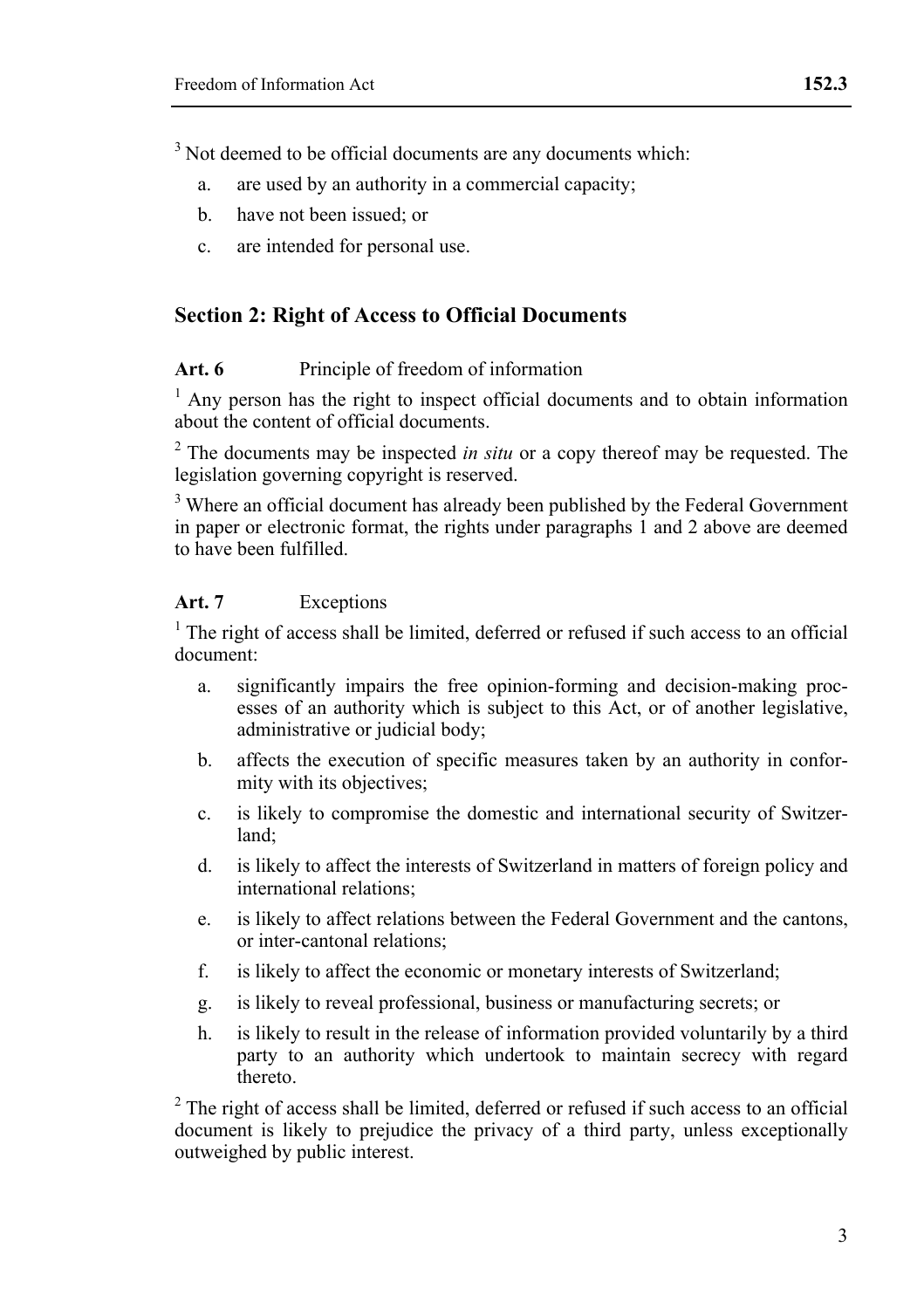### Art. 8 Special cases

<sup>1</sup> There is no right of access to official documents of joint reporting proceedings.

<sup>2</sup> Access to official documents is granted only after the political or administrative decisions based thereon have been taken.

<sup>3</sup> By way of exception, the Federal Council may decide to withhold access to official documents resulting from official departmental consultation processes even after decisions have been made.

<sup>4</sup> Under no circumstances may access to official documents about the status of pending or future negotiations be granted.

<sup>5</sup> Access to reports on the evaluation of the performance of the Federal Administration and the effectiveness of its measures is guaranteed.

# Art. 9 Protection of personal data

<sup>1</sup> Official documents containing personal data shall, wherever possible, be rendered anonymous prior to inspection.

<sup>2</sup> Where a request for access covers official documents which cannot be rendered anonymous, Article 19 of the Data Protection Act<sup>6</sup> shall apply. The relevant procedure shall be governed by this Act.

# **Section 3: Procedure for Access to Official Documents**

#### **Art. 10** Access application

 $<sup>1</sup>$  An application for access to official documents shall be addressed to the authority</sup> which created the documents or received the same as primary addressee from third parties not subject to this Act.

<sup>2</sup> The Federal Council may provide a special procedure for access to official documents by Swiss representations abroad and by missions to international organisations.

<sup>3</sup> The application must be formulated in a sufficiently accurate manner.

<sup>4</sup> The Federal Council shall enact regulations governing the particulars of this procedure:

- a. it shall take the special needs of the media into account;
- b. should a large number of applications cover the same document, it may stipulate other modalities governing such access;
- c. it may extend the processing deadlines for applications which require particularly extensive processing.

#### 6 SR **235.1**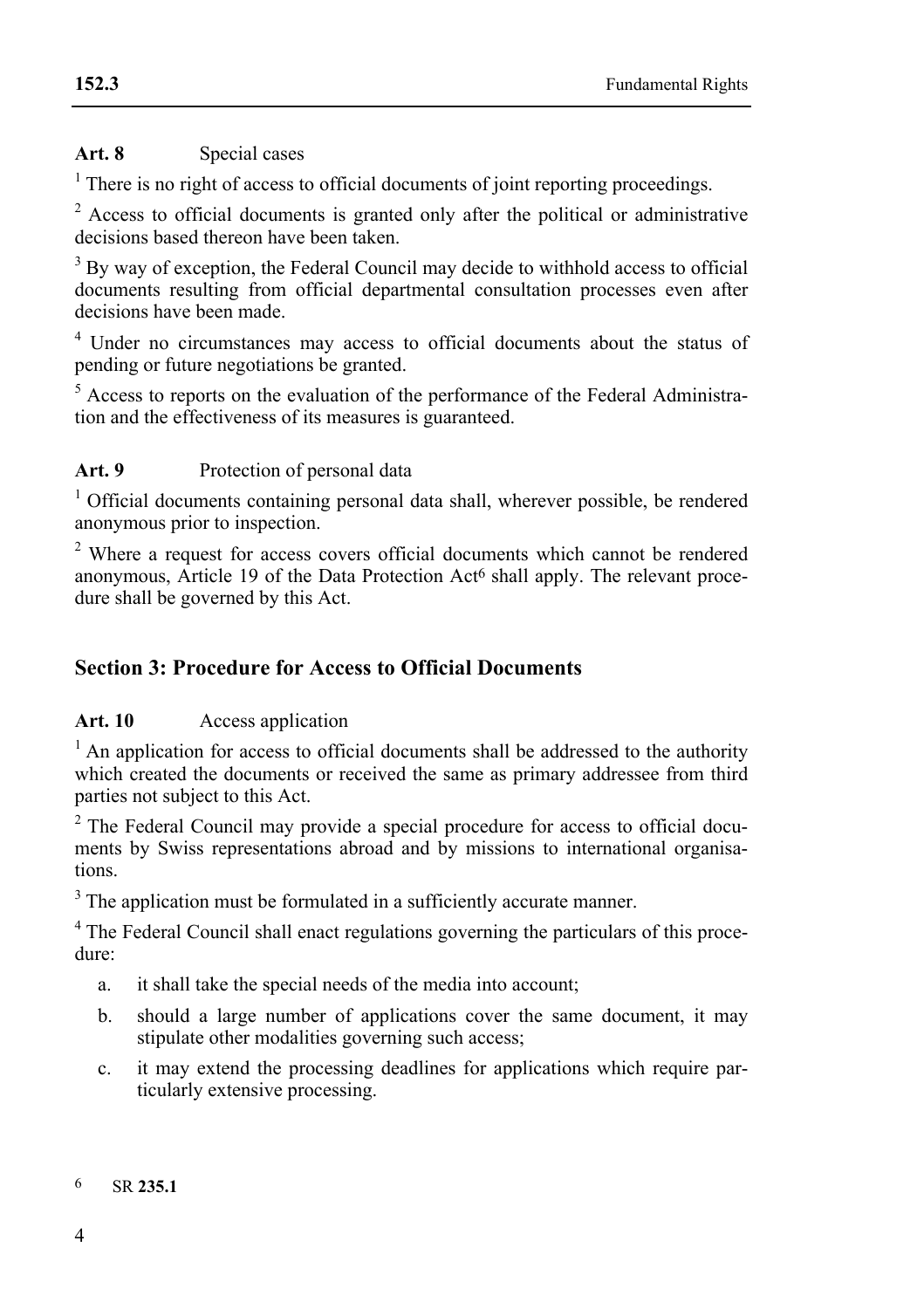### **Art. 11** Consultation

<sup>1</sup> Should an application be made for access to official documents which contain personal data, and which the authority is considering granting, it shall consult the person concerned and afford him the opportunity to submit comments within ten days.

 $2$ <sup>2</sup> The authority shall then inform such consulted person of the position it intends to take concerning the application for access.

# **Art. 12** Decision of the Authority

 $<sup>1</sup>$  The authority shall make a decision as soon as possible and in any case no later</sup> than 20 days after receipt of the application.

 $2$  The deadline may, under exceptional circumstances, be extended by 20 days, should the application for access concern a large number of documents or documents which are complex or difficult to obtain. Should an application concern official documents containing personal information, the deadline shall be extended for the required period.

<sup>3</sup> Should an application concern official documents containing personal information, the authority shall suspend access until the legal situation has been clarified.

<sup>4</sup> The authority shall inform the applicant, with summary grounds, of any extension of the deadline, limitation or refusal of access. Information concerning the limitation or denial of access, as well as the grounds therefor, shall be conveyed in writing.

# **Art. 13** Mediation

 $<sup>1</sup>$  A request for mediation may be filed by any person:</sup>

- a. whose access to official documents has been limited, deferred or refused;
- b. whose application was not decided by the authority within the deadline;
- c. who was consulted pursuant to Article 11, should the authority intend granting access contrary to his wishes.

 $2$  The request for mediation must be filed in writing with the Federal Data Protection and Information Commissioner within 20 days of receipt of the decision from the authority or the date of the authority's failure to comply with the deadline.

<sup>3</sup> Should mediation succeed, the matter is deemed to have been settled.

#### **Art. 14** Recommendation

Should mediation fail, the Federal Data Protection and Information Commissioner shall provide the participants to the mediation proceedings with a written recommendation within 30 days of receipt of the request for mediation.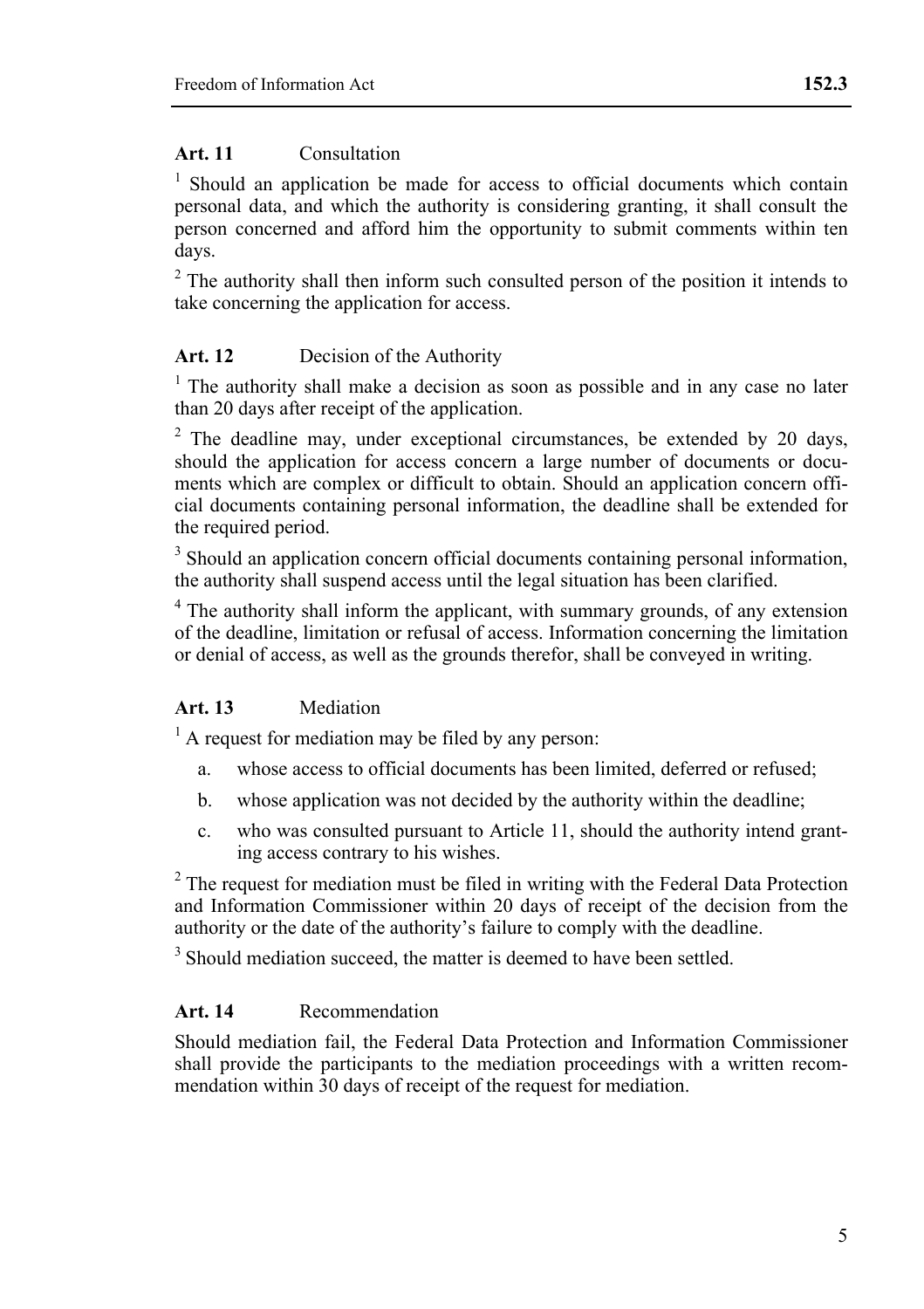# **Art. 15** Decision

<sup>1</sup> Within ten days of receipt of the recommendation, the applicant or the person consulted may request a decision pursuant to Article 5 of the Administrative Procedure Act of 20 December 19687

<sup>2</sup> Furthermore, the authority shall hand down a decision, where, contrary to the recommendation, it intends to:

- a. limit, defer or refuse the right of access to an official document;
- b. grant the right of access to an official document containing personal information.

<sup>3</sup> A decision shall be issued within 20 days of receipt of the recommendation or the request for a decision pursuant to paragraph 1 above.

### **Art. 16**8 Appeal

<sup>1</sup> The appeals procedure are subject to the general provisions found in the relevant legislation governing the federal administration of justice.

 $2^2$  The appeal instances shall also have access to official documents which are secret.

### **Art. 17** Fees

In principle, access to official documents is subject to payment of a fee.

<sup>2</sup> No fee is charged for:

- a. the processing of an application which gives rise to minimal costs;
- b. mediation proceedings (Art. 13); and
- c. proceedings before the first instance (Art. 15).

<sup>3</sup> The Federal Council shall regulate the details and fee rates on the basis of the effective costs incurred. Specific provisions set out in other legislation are reserved.

<sup>4</sup> Fees may, in any event, be charged for the release of reports, brochures and other printed material and information carriers.

# **Section 4: Federal Data Protection and Information Commissioner**

#### Art. 18 **Duties and Competencies**

The Federal Data Protection and Information Commissioner (the Commissioner) pursuant to Article 26 of the Data Protection Act9 shall, in particular, have the following duties and competencies under the present Act:

<sup>7</sup> SR **172.021**<br><sup>8</sup> Amended in accordance with Annex No. 7 the Federal Administrative Court Act of 17June 2005, in force since 1 Jan. 2007 (SR **173.32**). 9 SR **235.1**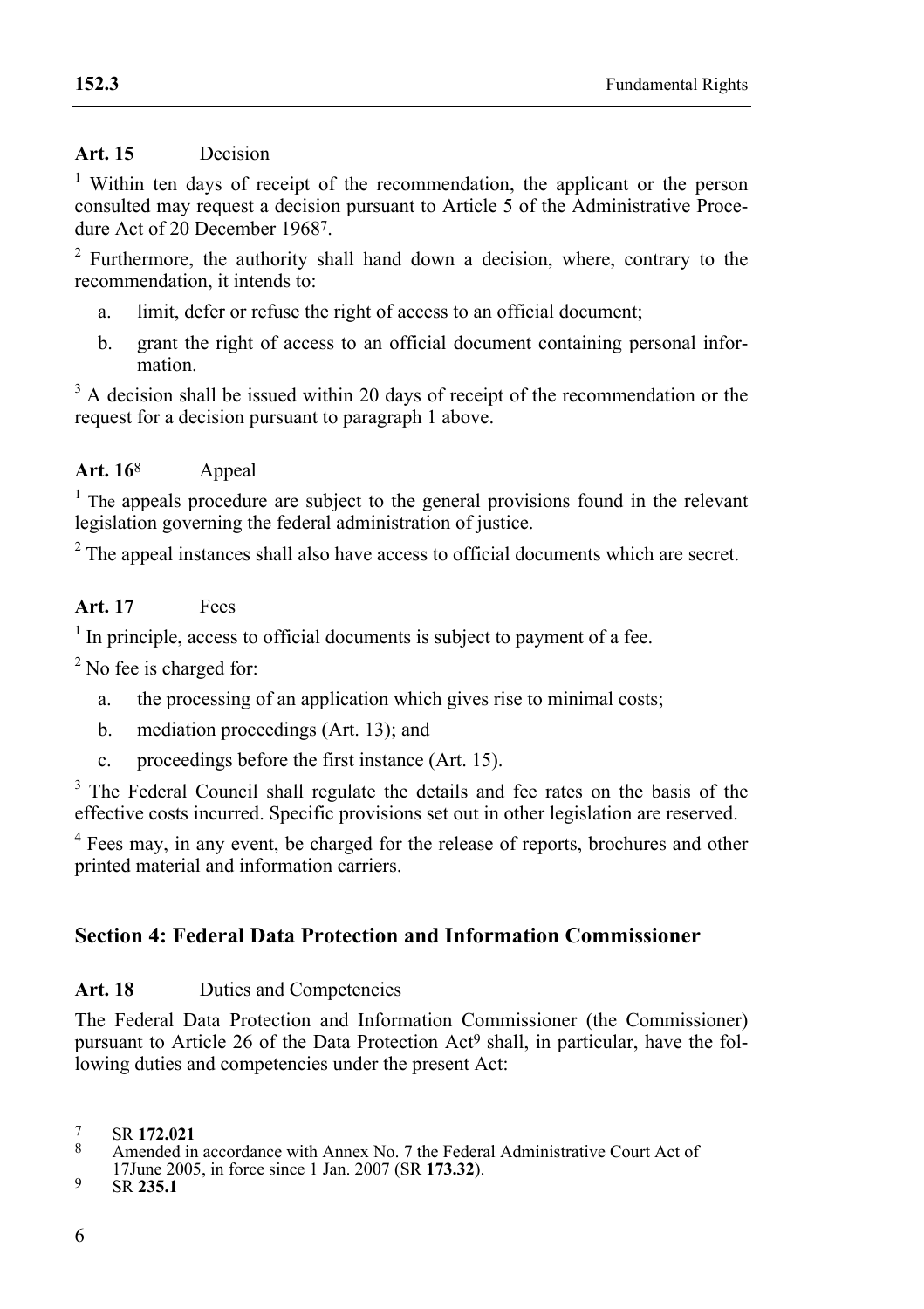- a. conducting mediation proceedings (Art. 13) and making a recommendation (Art. 14), should mediation not succeed;
- b. providing information *ex officio*, or at the request of individuals or authorities, on the modalities governing access to official documents;
- c. commenting on draft legislation and measures of the Federal Government which have a fundamental impact on the principle of freedom of information.

#### **Art. 19** Evaluation

 $1$  The Commissioner shall review the execution and effectiveness of this Act and, in particular, the costs incurred in its implementation, and shall report on a regular basis to the Federal Council.

 $2^2$  The Commissioner shall submit the first report on the implementation costs of this Act to the Federal Council within three years of its entry into force.

 $3$  The reports of the Commissioner shall be published.

#### Art. 20 **Right to Information and Inspection**

 $1$  Within the context of mediation proceedings, the Commissioner shall have access to official documents, even if they are subject to secrecy.

<sup>2</sup> The Commissioner and his secretariat shall be subject to official secrecy to the same extent as the authorities whose official documents they inspect or from whom they obtain information.

# **Section 5: Final Provisions**

#### **Art. 21** Implementation

The Federal Council may, in particular, enact provisions governing the:

- a. processing of official documents;
- b. information pertaining to official documents;
- c. publication of official documents.

### Art. 22 Amendments of existing legislation

Amendments to existing legislation are regulated in the Annex.

#### Art. 23 **Transitional provisions**

This Act shall apply to official documents produced or received by authorities after its commencement.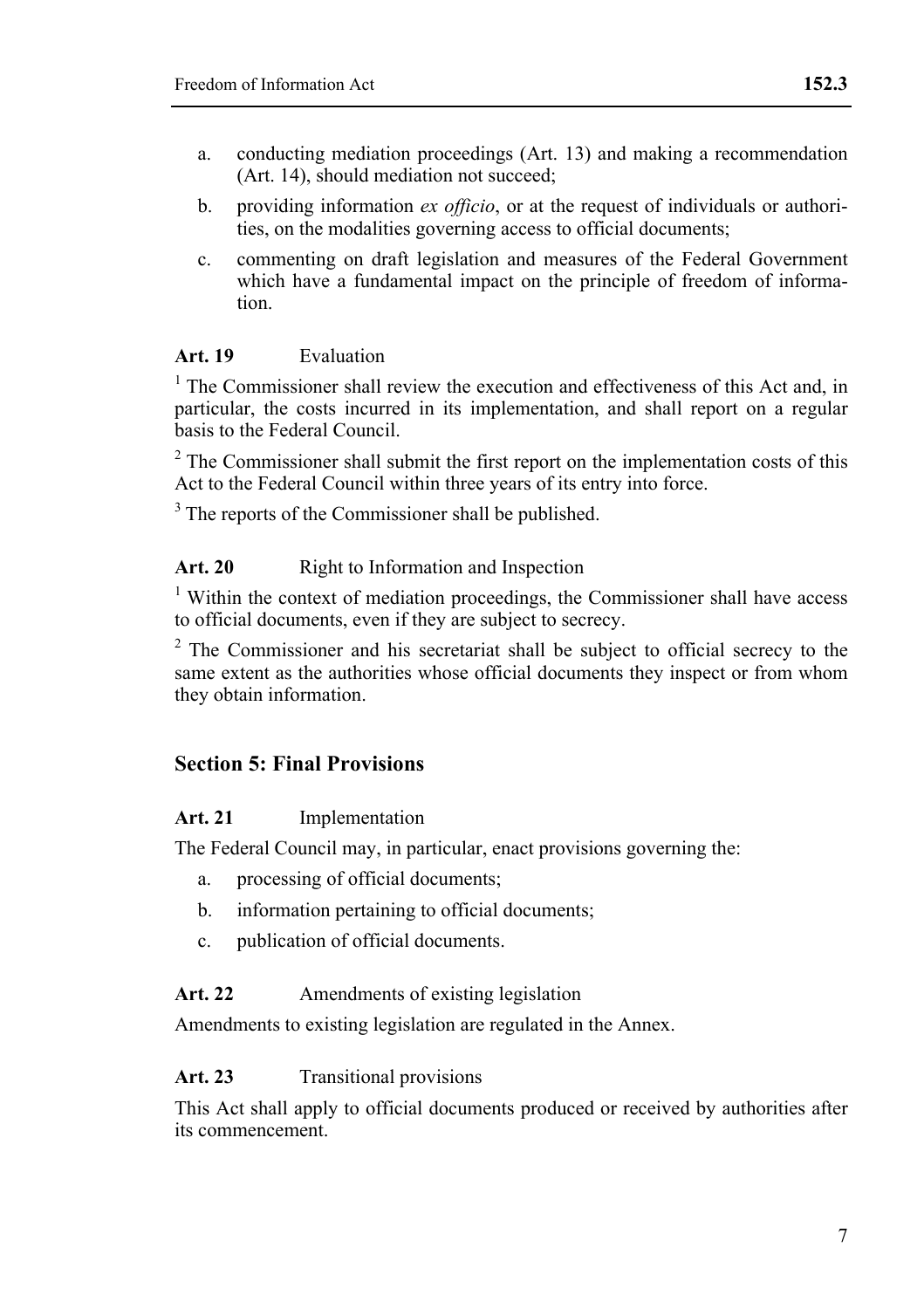Art. 24 Referendum and commencement

- <sup>1</sup> This Act shall be subject to optional referendum.
- <sup>2</sup> The Federal Council shall determine the commencement date.

Commencement date: 1 July 200610

 $10\,$ 10 Federal Council Decree of 24 May 2006 (AS **2006** 2326)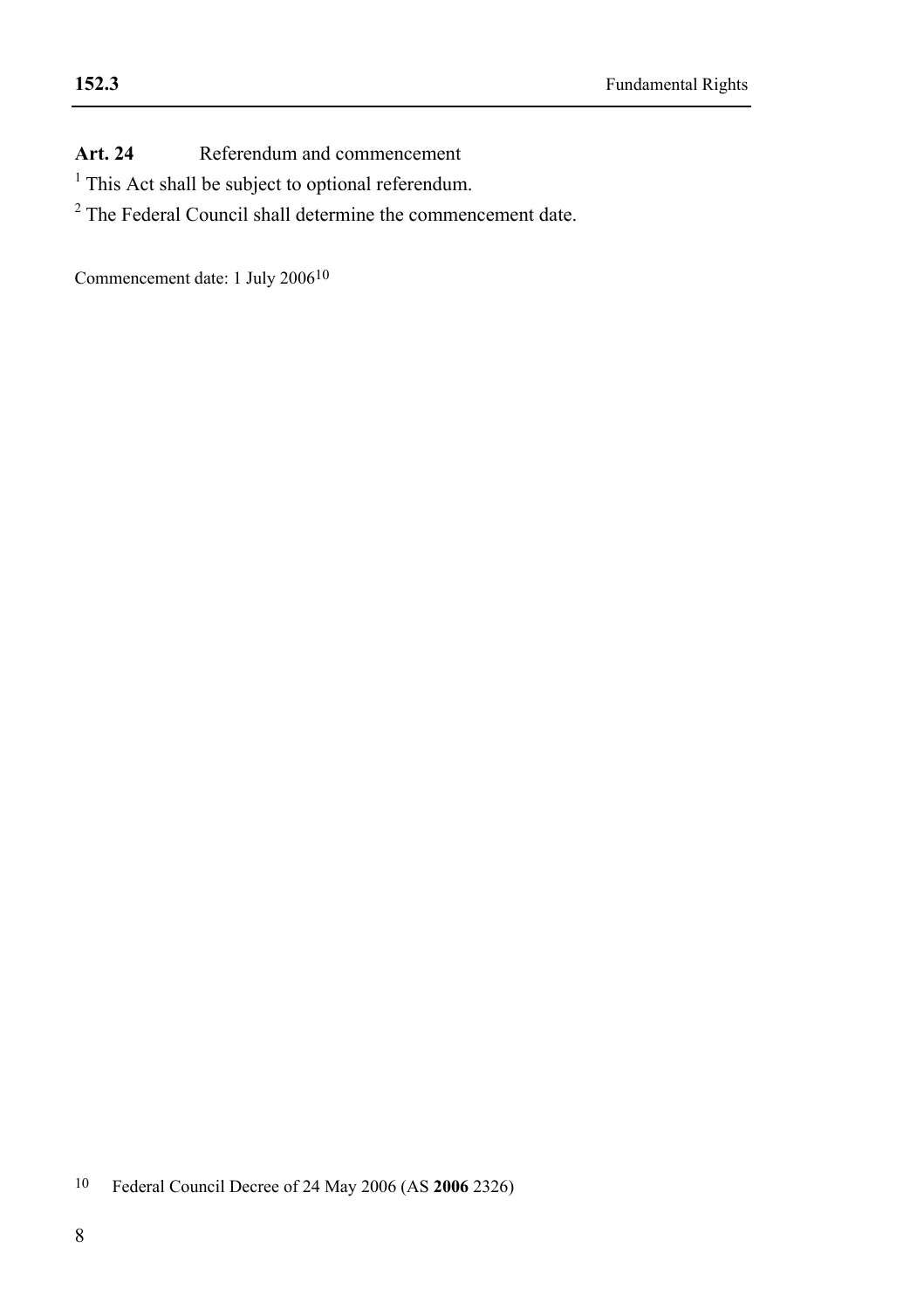*Annex*  (Art. 22)

# **Amendment of Existing Legislation**

The federal acts below are amended as follows:

# **1. Federal Act of 21 March 1997**11 **on Measures to Safeguard Internal Security**

*Art. 18 para. 1–4*12

…

# **2. Federal Justice Act of 16 December 1943**<sup>13</sup>

*Art. 17a* 

…

# **3. Federal Criminal Court Act of 4 October 2002**<sup>14</sup>

*Art. 25a* 

 $11$ 

<sup>&</sup>lt;sup>11</sup> SR 120. The amendment below is inserted in the said federal act.<br><sup>12</sup> Para. 2 second and third sentence have now been reworded.<br><sup>13</sup> IBS 3 531: AS 1948 485 Art. 86, 1955 871 Art. 118, 1959 902, 1969 737 Art. 80 let. 767, **1977** 237 No. II 3 862 Art. 52 No. 2 1323 No. III, **1978** 688 Art. 88 No. 3 1450, **1979** 42, **1980** 31 No. IV 1718 Art. 52 No. 2 1819 Art. 12 Abs. 1, **1982** 1676 Annex No. 13, **1983** 1886 Art. 36 No. 1, **1986** 926 Art. 59 No. 1, **1987** 226 No. II 1 1665 No. II, **1988** 1776 Annex No. II 1, **1989** 504 Art. 33 let. *a*, **1990** 938 No. III Abs. 5, **1992** 288, **1993** 274 Art. 75 No. 1 1945 Annex No. 1, **1995** 1227 Annex No. 3 4093 Annex No. 4, **1996** 508 Art. 36 750 Art. 17 1445 Annex No. 2 1498 Annex No. 2, **1997** 1155 Annex No. 6 2465 Annex No. 5, **1998** 2847 Annex No. 3 3033 Annex No. 2, **1999** 1118 Annex No. 1 3071 No. I 2, **2000** 273 Annex No. 6 416 No. I 2 505 No. I 1 2355 Annex No. 1 2719, **2001** 114 No. I 4 894 Art. 40 No. 3 1029 Art. 11 Abs. 2, **2002** 863 Art. 35 1904 Art. 36 No. 1 2767 No. II 3988 Annex No. 1, **2003** 2133 Annex No. 7 3543 Annex No. II 4 let. *a* 4557 Annex No. II 1, **2004** 1985 Annex No. II 1 4719 Annex No. II 1, **2005** 5685 Annex No. 7. AS **2006** 1205

<sup>14</sup> SR 173.71. The amendment below is inserted in the said federal act.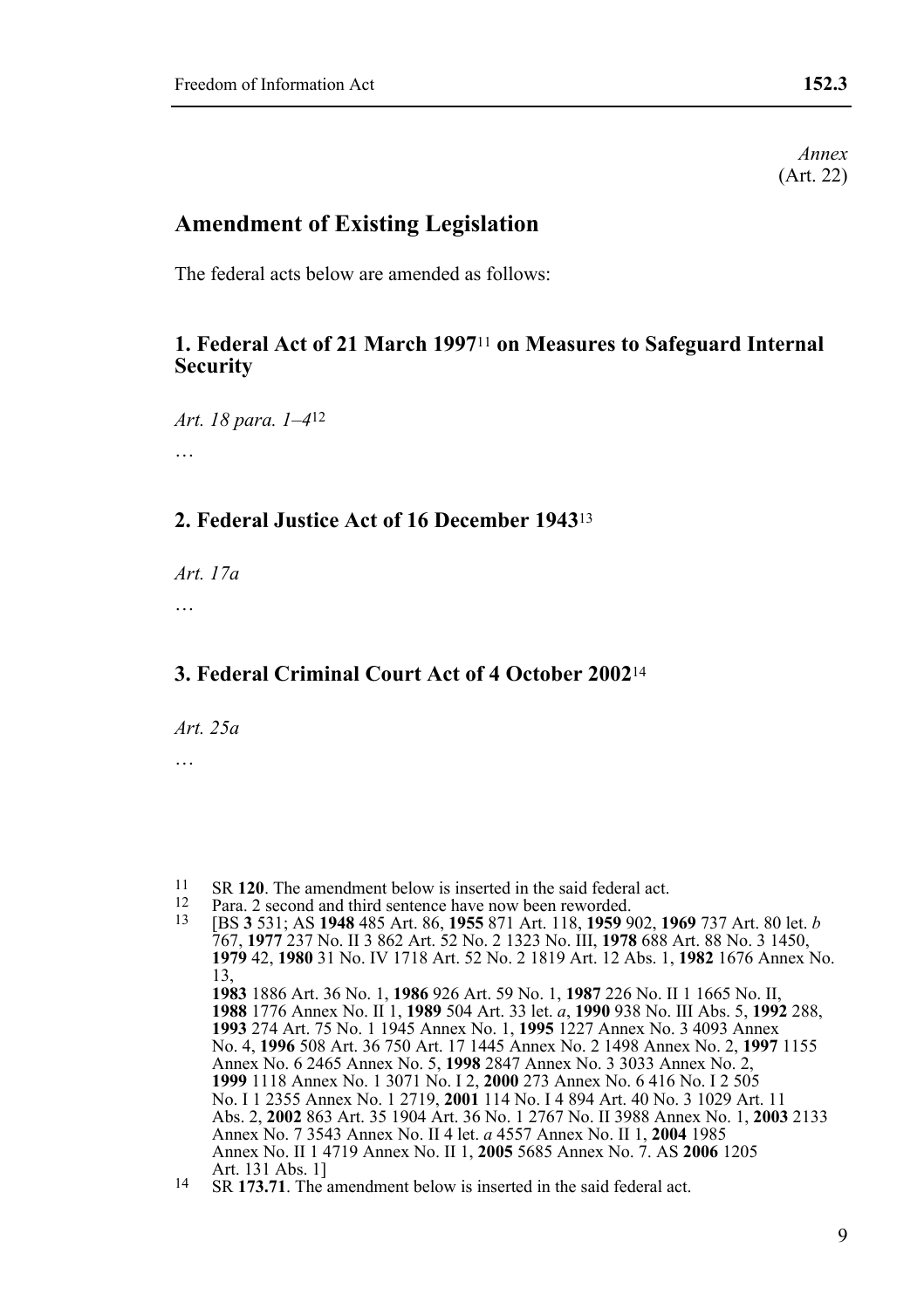# **4. Federal Act of 19 June 1992**15 **on Data Protection**

### *Replacement of terms:*

In Articles 6 paragraph 2, 11 paragraphs 1 and 2 and in the heading before Article 26, the term "Federal Data Protection Commissioner" shall be replaced by "…"; the grammatical changes directly connected with the change of term must also be made.

In Articles 27 paragraphs 1 and 2, 28, 29 paragraphs 1, 3 and 4, 30 paragraph 1, 32 paragraphs 1 and 3, 33 paragraph 1 letter  $a^{16}$  and paragraph 2 as well as 34 paragraph 2 letter b, the term "Federal Data Protection Commissioner" shall be replaced  $\overline{b}y$ "...".

In Articles 25 paragraph 5, 29 paragraph 4, 30 paragraph 2, 32 paragraph 3, 33 paragraphs 1 and 2 and in the heading before Article 33, the term "Data Protection Commission" shall be replaced by "…"; the grammatical changes directly connected with the change of term must also be made.<sup>17</sup>

*Art. 19 para. 1bis and 3bis* … *Art. 20 para. 3*  … *Art. 25bis* … *Art. 26 para. 1*  …

*Art. 31 para. 1 introductory sentence and let. e* 

…

- 15 <sup>15</sup> SR **235.1**. The amendments below are inserted in the said federal act.<br><sup>16</sup> This Art. has now been reworded.<br><sup>17</sup> These provisions have now been reworded.
- 
-